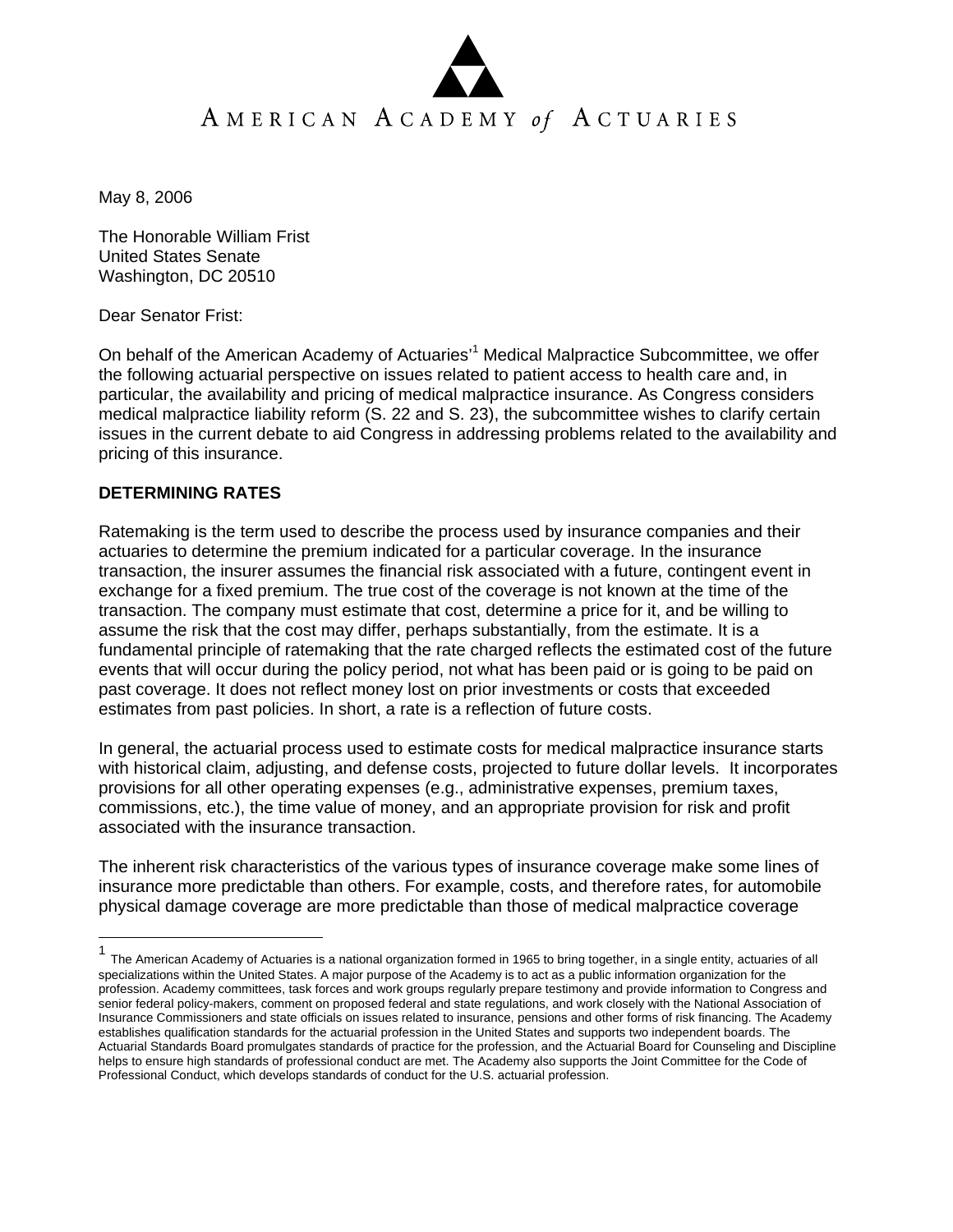The Honorable William Frist May 8, 2006 Page 2

because automobile insurance has a higher frequency of claims with consistently low severity. In contrast, medical malpractice insurance generally produces infrequent claims with a much higher average value and a significantly wider range of possible outcomes. There is also a significant amount of time between the occurrence of an event, the report of a claim, and its final disposition. This delay, due to the interaction between the insurance and legal systems, averages from three to five years and adds to the uncertainty in estimating the ultimate costs of coverage and, consequently, premiums.

## **RATES DO NOT RECOUP PAST INVESTMENT LOSSES**

Ratemaking is a forward-looking process. State insurance laws and actuarial standards of practice prohibit recoupment of past investment losses in rates. Future investment income, based on reasonably expected investment yields, does have an impact on rates. Rates reflect a credit for the time value of money associated with the collection of premium dollars today and the payout of claims in the future. Medical malpractice insurers often expect an underwriting loss (costs before investment yields exceed premium) that will be offset by investment income.

Insurers are restricted in their investment activity due to state insurance regulation and competition in the market. The majority of invested assets are fixed-income instruments. Generally, these are purchased in maturities that are reasonably consistent with the anticipated future payment of claims. Capital losses from this portion of the invested asset base have been minimal.

A decrease in investment yields puts upward pressure on premiums. The reverse is also true; an increase in investment yields, as the Board of Governors of the Federal Reserve System's recent series of rate increases demonstrates, puts downward pressure on premiums. A one percent change in interest rates can be translated into a premium rate change of two to four percent in the opposite direction.

## **TORT REFORMS**

Tort reforms like those suggested in S. 22 have been proposed as a possible solution to higher claim costs and surging rates. Reforms modeled after California's Medical Injury Compensation Reform Act (MICRA) are intended to alleviate some of the financial pressure on the medical malpractice insurance system. Those outlined in S. 22, of course, would apply to claims filed at both the state and federal levels. The Subcommittee, which takes no position for or against tort reform measures, offers the following observations:

- A coordinated package of reforms is more likely to achieve savings in malpractice claims and insurance premiums than an individual reform such as a cap on pain and suffering, or noneconomic damages, only.
- While a cap on non-economic awards could substantially reduce claim costs (on a per-event basis, and at a level low enough to affect many claims, such as MICRA's \$250,000) other tort reform elements, such as an evidence-based collateral source offset with no right of subrogation, are also important.
- Such tort reforms may not assure immediate rate reductions. However, due to recent improvements in the adequacy of rate levels, a meaningful reform package is more likely to increase competition and reduce the frequency and size of rate changes. A full understanding